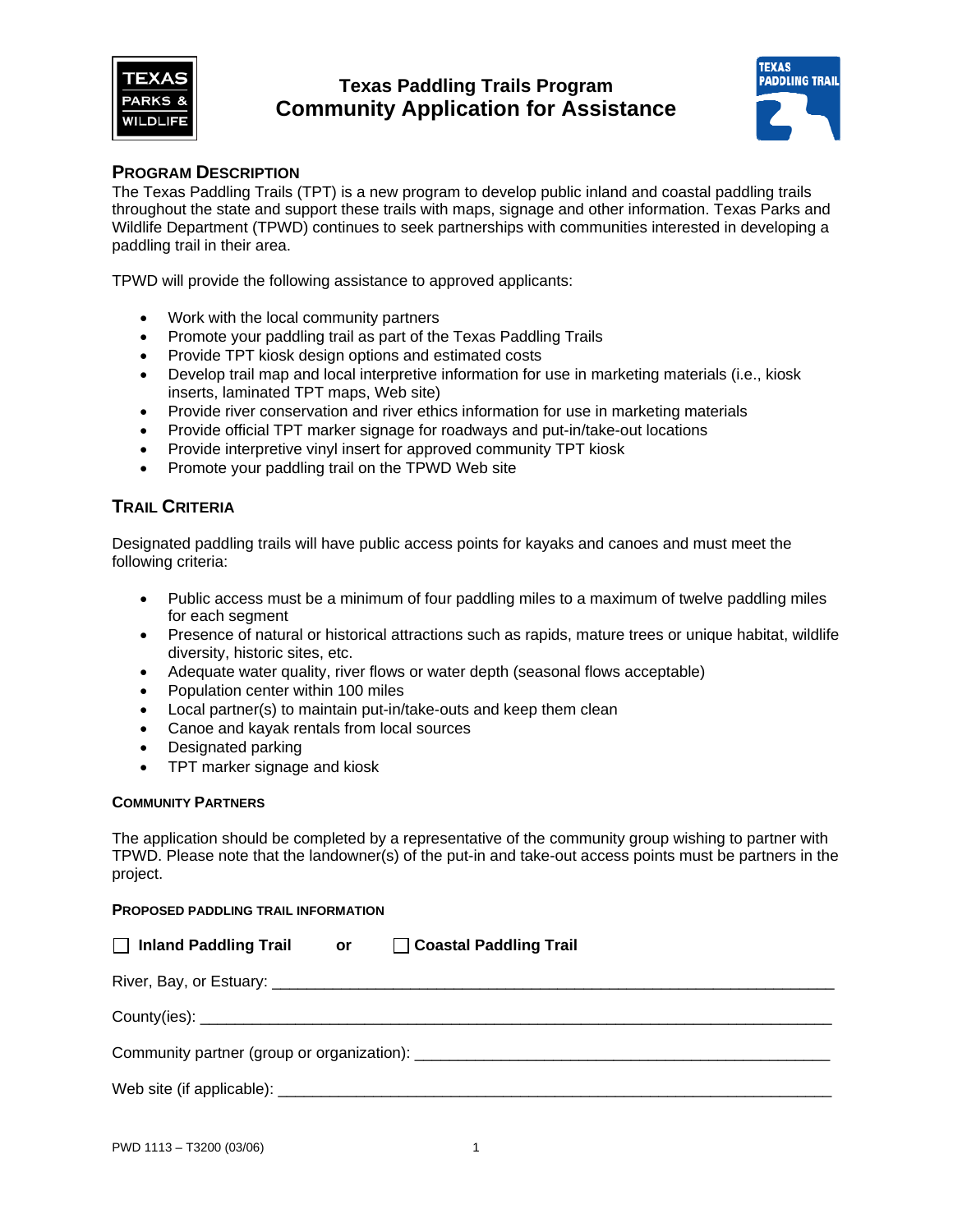| <b>TRAIL CRITERIA</b>                                                                                                                     |
|-------------------------------------------------------------------------------------------------------------------------------------------|
| $\Box$ Public access must be a minimum of four paddling miles to a maximum of twelve paddling<br>miles for each segment.                  |
| Estimated distance in paddling miles between the put-in and take-out: _________________                                                   |
|                                                                                                                                           |
|                                                                                                                                           |
| Describe the bank or land adjacent to the put-in (sand, gravel, boat launch, steps, etc):                                                 |
|                                                                                                                                           |
|                                                                                                                                           |
| Describe the bank or land adjacent to the take-out (sand, gravel, boat launch, steps, etc):                                               |
| Presence of natural or historical attractions such as rapids, mature trees or unique habitat,<br>wildlife diversity, historic sites, etc. |
| Describe the natural and historical attractions of the proposed paddling trail:                                                           |
|                                                                                                                                           |
| $\Box$ Adequate water quality, river flows or water depth (seasonal flows acceptable)                                                     |
|                                                                                                                                           |
|                                                                                                                                           |
| Population center within 100 miles.                                                                                                       |
|                                                                                                                                           |